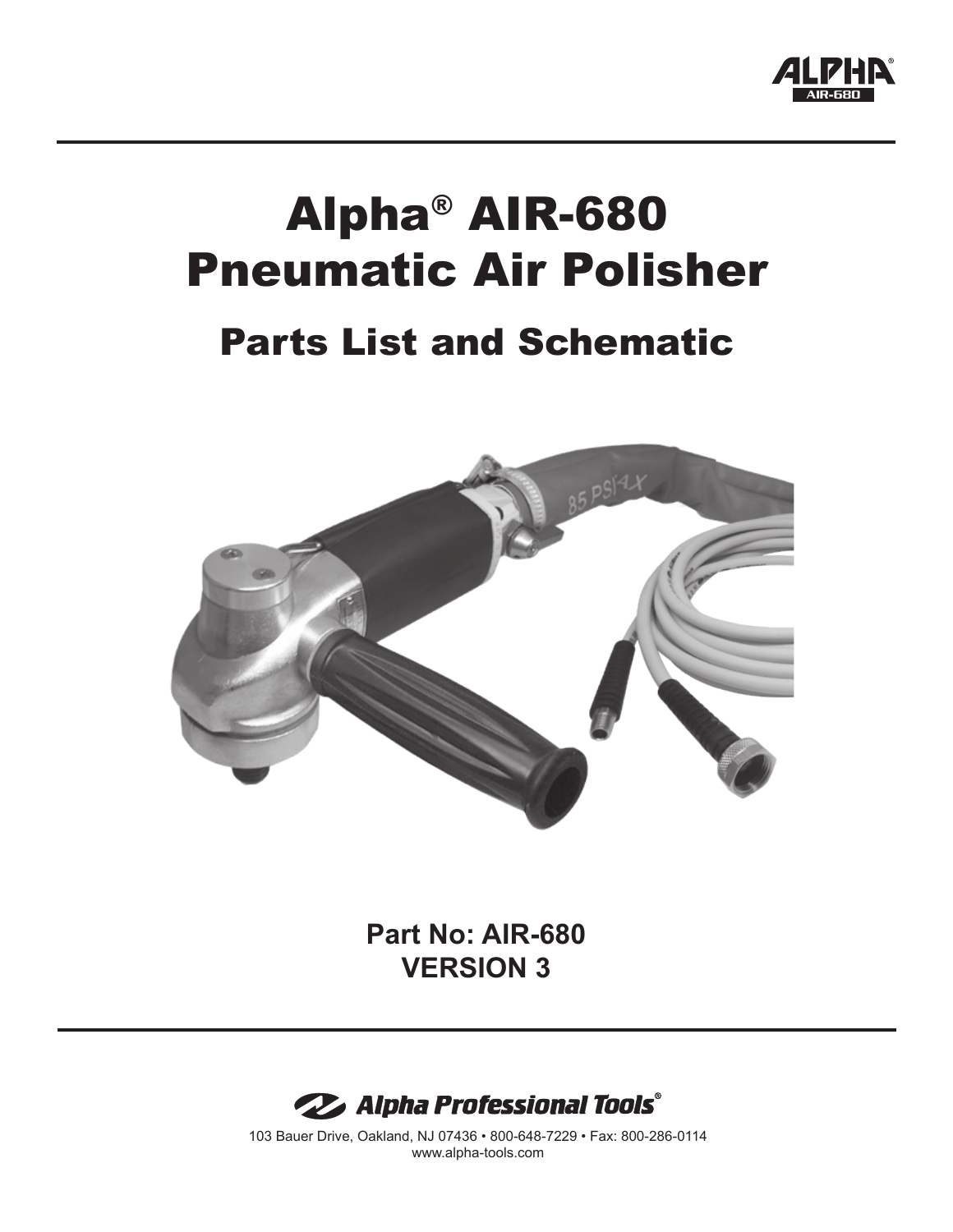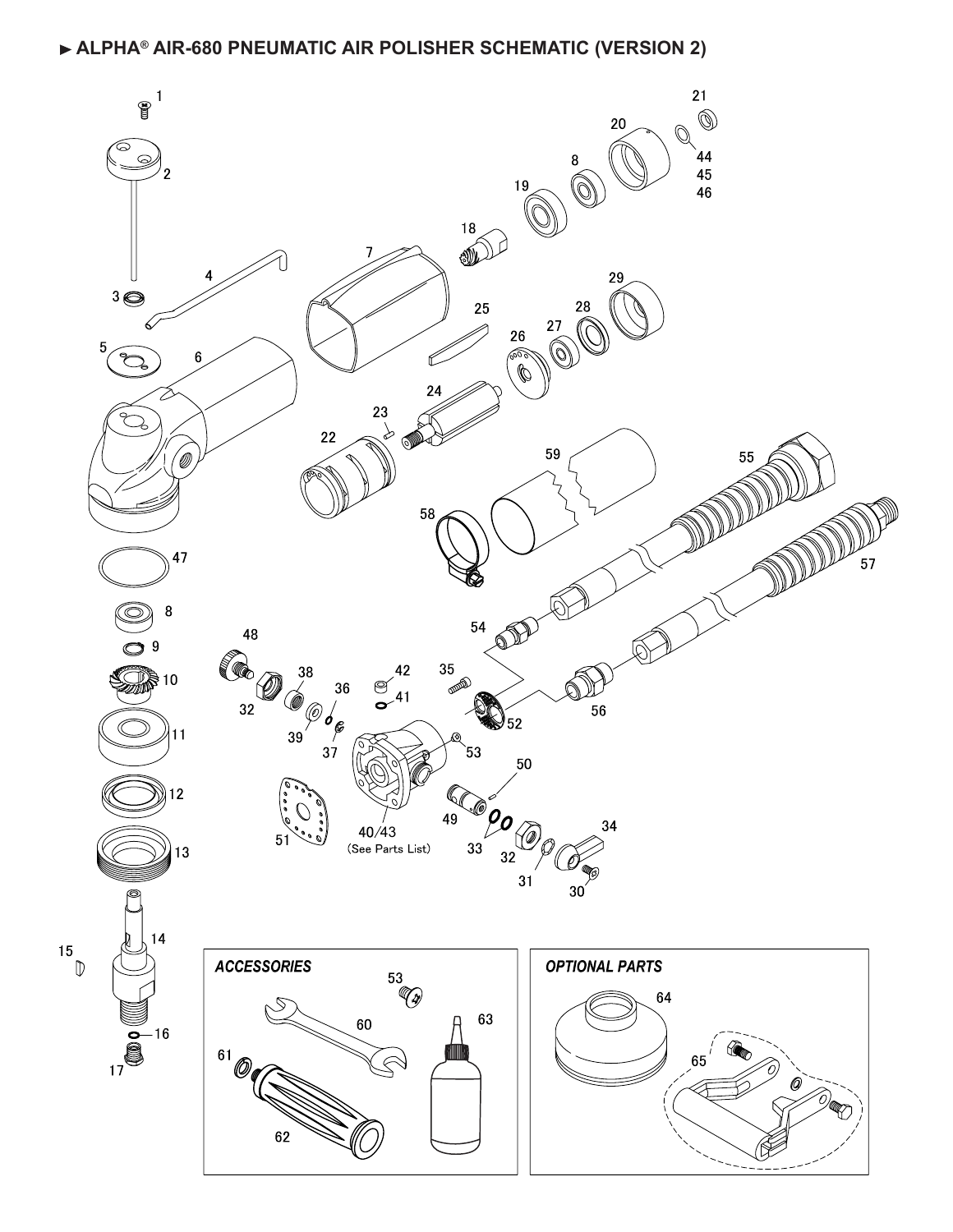## **ALPHA® AIR-680 PNEUMATIC AIR POLISHER PARTS LIST (VERSION 3)**

| <b>DRAWING NO.</b> | PART NO. | <b>DESCRIPTION</b>              | <b>PRICE</b> |
|--------------------|----------|---------------------------------|--------------|
| 1                  | 658-01   | Screw M4x10                     | 1.63         |
| $\overline{2}$     | 658-92   | <b>Pipe-Joint Assembly</b>      | 28.94        |
| 3                  | 516-44   | Oil Seal                        | 6.28         |
| 4                  | 658-09   | W-pipe                          | 6.86         |
| 5                  | 658-10   | <b>Head Packing</b>             | 1.71         |
| $6\phantom{1}6$    | 658-11   | <b>Body</b>                     | 78.58        |
| $\overline{7}$     | 658-12   | <b>Body Cover</b>               | 17.13        |
| 8                  | 516-20   | <b>Ball Bearing 608ZZ</b>       | 7.85         |
| 9                  | 658-16   | Snap Ring                       | 1.71         |
| 10                 | 658-17   | Spiral Bevel Gear               | 41.14        |
| 11                 | 516-48   | Bearing 6302ZZ                  | 11.44        |
| 12                 | 516-49   | Oil Seal                        | 6.28         |
| 13                 | 516-50   | 44 Nut                          | 15.74        |
| 14                 | 658-93   | Spindle 5/8"-11 Thread          | 64.35        |
| 15                 | 658-22   | <b>Woodruff Key</b>             | 2.05         |
| 16                 | 658-23   | O-Ring (1.7mm x 2.75mm)         | 1.71         |
| 17                 | 658-24   | <b>Spray Nozzle</b>             | 8.58         |
| 18                 | 658-25   | <b>Spiral Bevel Pinion</b>      | 20.55        |
| 19                 | 516-18   | Ball Bearing 6001ZZ             | 7.85         |
| 20                 | 658-28   | <b>F-Bearing Case</b>           | 20.55        |
| 21                 | 658-29   | Rotor Spacer                    | 3.42         |
| 22                 | 658-30   | Cylinder (inc. Part No. 658-31) | 102.82       |
| 23                 | 658-31   | Spring Pin                      | 1.71         |
| 24                 | 658-32   | Rotor                           | 41.14        |
| 25                 | 516-25   | Vanes (4pc set)                 | 25.12        |
| 26                 | 516-26   | R-Bearing Case                  | 31.45        |
| 27                 | 516-27   | Bearing 626ZZ                   | 7.85         |
| 28                 | 516-28   | <b>Bearing Cap</b>              | 4.72         |
| 29                 | 658-37   | Air Inlet Case                  | 5.14         |
| 30                 | 658-43   | Screw M4x12                     | 1.63         |
| 31                 | 658-45   | Wave Washer                     | 2.07         |
| 32                 | 658-46   | Nut M14                         | 8.1          |
| 33                 | 658-47   | O-Ring $(1.7$ mm x 6.75mm)      | 2.53         |
| 34                 | 658-50   | Valve Lever                     | 20.55        |
| 35                 | 658-51   | Screw M4x15                     | 1.89         |
| 36                 | 658-64   | O-Ring (1.0mm x 3.0mm)          | 1.69         |
| 37                 | 658-65   | <b>Retaining Ring E-Style</b>   | 2.04         |
| 38                 | 658-66   | Nut M8                          | 5.13         |